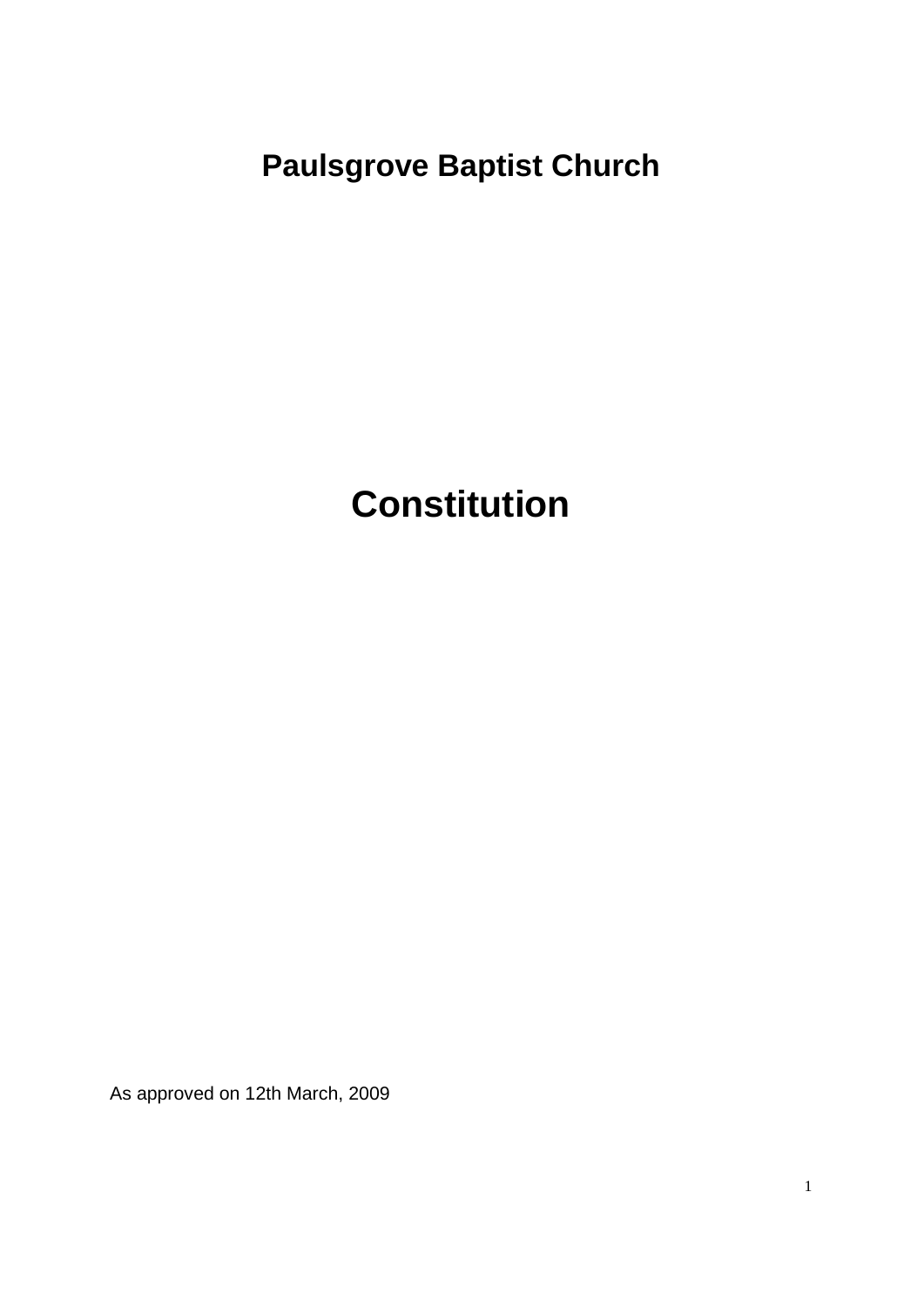# **Paulsgrove Baptist Church Constitution**

as approved by unanimous vote at a Special Members' Meeting on the 12th March, 2009

## **1. DEFINITIONS**

- (1) "Basis of Faith" shall mean the basis of faith of FIEC as at the date of adoption of this Constitution.
	- "the Church" shall mean the congregation established for the purposes set out in Clause 3 whose members are admitted pursuant to Clause 4 together with the property of the congregation.
	- "Church Rules" shall mean the rules governing the internal practices of the church which are set out in Schedule 2 and which form part of this Constitution or such other rules as may from time to time be adopted by the members of the Church in accordance with the provisions of this Constitution.
	- "FIEC" shall mean The Fellowship of Independent Evangelical Churches, registered charity number 263354
- (2) References to Clauses and Schedules are references to Clauses and Schedules within this Constitution.
- (3) References to legislation include all amendments, replacements or reenactments and includes all regulations, determinations and directions made or given under it.

## **2. NAME**

The Church shall be known as Paulsgrove Baptist Church.

## **3. PURPOSES**

The purposes of the Church shall be:-

(1) the advancement of the Christian faith in accordance with the Basis of Faith primarily but not exclusively within Paulsgrove and the surrounding neighbourhood; and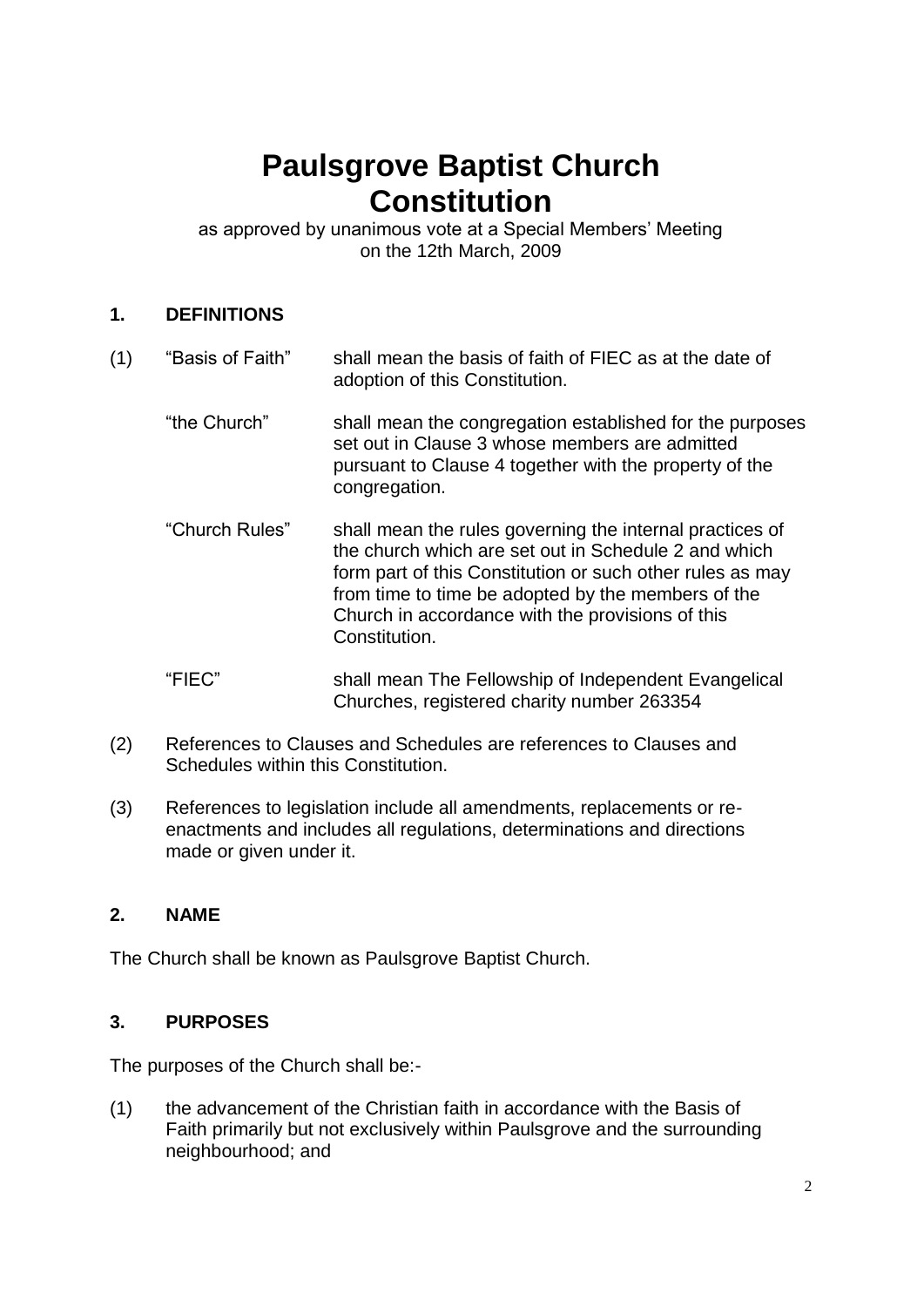(2) such other charitable purposes as shall, in the opinion of the Managing Trustees further the work of the Church.

## **4. MEMBERSHIP**

Membership of the Church shall be open to such persons who profess the Christian faith in accordance with the Basis of Faith and have satisfied such other requirements as have been specified in the Church Rules.

The Managing Trustees must ensure that an accurate register of members is maintained at all times in accordance with the provisions contained in the Church Rules.

## **5. HOLDING TRUSTEE**

- (1) The Holding Trustee is the Baptist Union Corporation Limited whose Registered Office is situated at Baptist House, 129 Broadway, Didcot, Oxfordshire OX11 8RT. The terms of the Holding Trust are those as contained in the document entitled "Fairbairn Trust" dated 23<sup>rd</sup> August 1965, as amended on 6<sup>th</sup> July 1995, as referred to in Schedule 3 hereunder.
- (2) (a) The function of the Holding Trustee is to hold the legal title of real property and investments belonging to the Church and to ensure that the same is used only in furtherance of the purposes of the Church as set out in Clause 3.
	- (b) The Holding Trustee must act in accordance with all lawful instructions of the Managing Trustees unless to do so would give rise to a breach of trust.
	- (c ) Unless the Holding Trustee concurs with any act involving a breach of trust it will not be liable for any act or default on the part of the Managing Trustees or any of them.
- (3) The property listed in Schedule 3 to this Constitution is held by the Holding Trustee upon special trusts.
- (4) Subject to Clause 5(2), the Holding Trustee shall, in relation to any land which it holds, have all of the powers which would be available to it as if it were the absolute owner of such land.
- (5) The Managing Trustees shall pay to the Holding Trustee such sums of money as are required by the Holding Trustee in order to give effect to the lawful instructions of the Managing Trustees.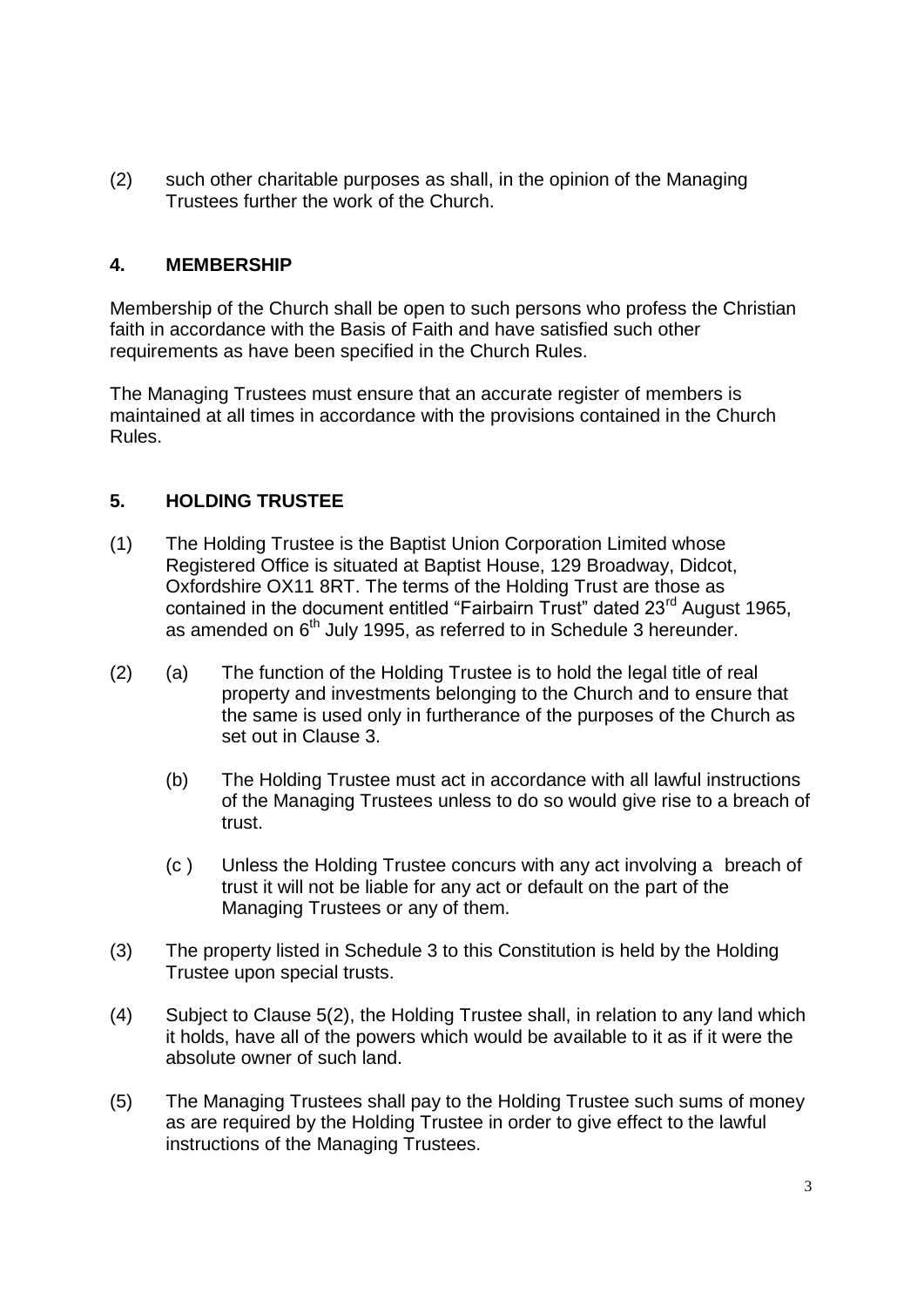(6) Subject to the approval of the members of the Church by a simple majority vote at a properly convened meeting the Managing Trustees shall have the power to terminate the appointment of any Holding Trustee and to appoint such alternative Holding Trustee as they think fit.

## **6. MANAGING TRUSTEES**

- (1) The Managing Trustees of the Church are the persons appointed as church officers in accordance with the Church Rules. There shall be no fewer than 3 Managing Trustees.
- (2) Whenever a new Managing Trustee is appointed he shall be provided with a copy of:-
- (a) the latest annual report and accounts of the Church;
- (b) this Constitution and Church Rules;
- (c) any other relevant documentation relating to the property of the Church, including, in particular, details of any special trusts the property of which is held for special purposes of the Church by the Holding Trustee in accordance with Clause 5(3).

## **7. POWERS OF THE MANAGING TRUSTEES**

In addition to any other powers they may have the Managing Trustees shall, in furtherance of the purposes set out in Clause 3 but no further, have the following powers:-

## *Staff and Volunteers*

- (1) subject to Clause 10, to employ staff or engage consultants and advisers who shall not be Managing Trustees on such terms as the Managing Trustees think fit and to provide pensions to staff, their relatives and dependants;
- (2) to recruit or assist in recruiting and managing voluntary workers;

## *Property*

- (3) to acquire, deal with and dispose of any real or personal property subject to Section 36 of the Charities Act 1993;
- (4) to accept any real or personal property for special purposes of the church;

## *Holding Trustee*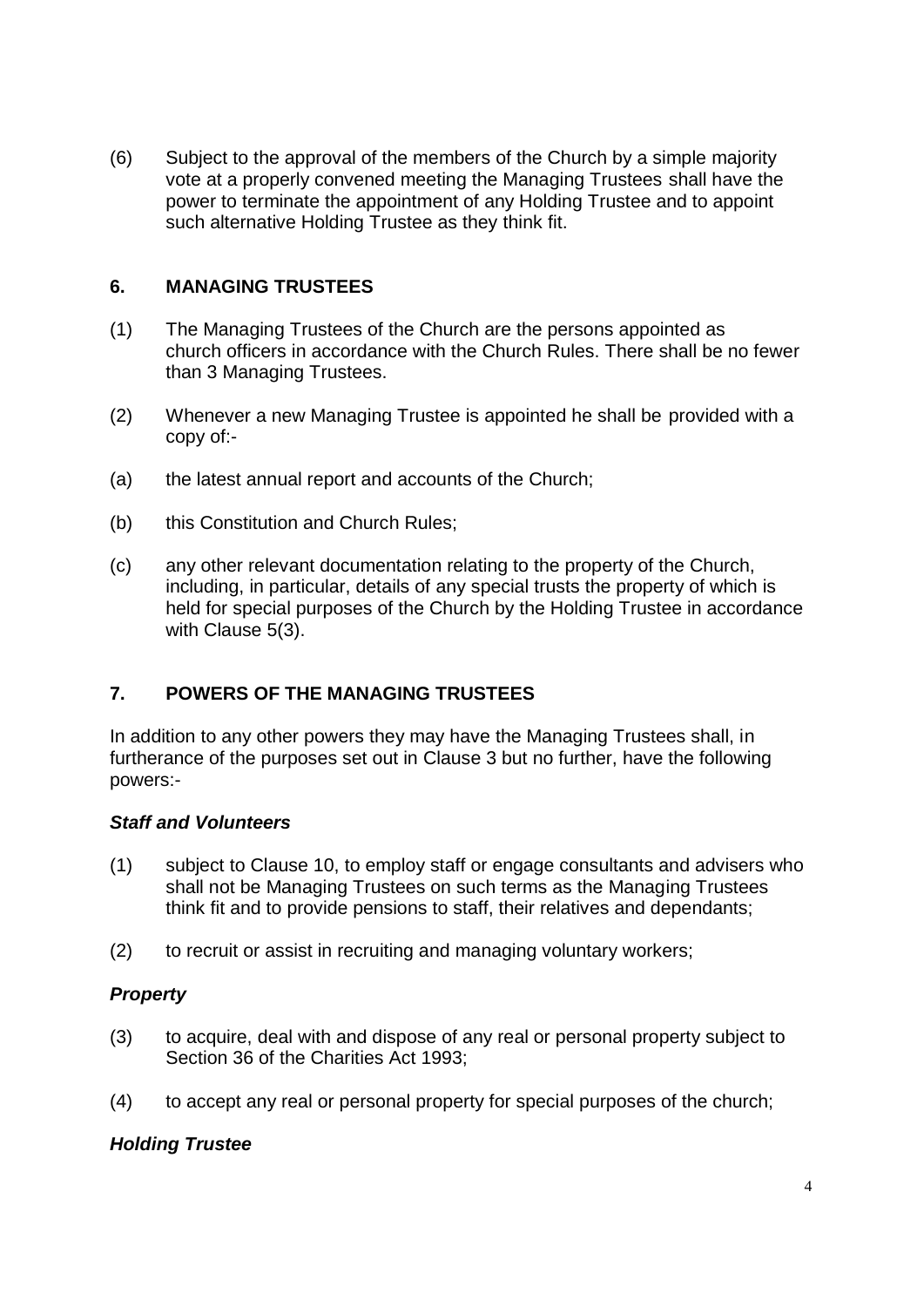(5) to appoint a Holding Trustee to hold land and investments belonging to the Church and property subject to trusts held for the special purposes of the Church;

## *Borrowing*

(6) to borrow and, subject to Section 38 Charities Act 1993, give security for loans;

#### *Grants and Loans*

(7) to make grants, donations or loans, to give guarantees and to give security for those guarantees;

## *Fund Raising*

(8) to raise funds, to invite and receive contributions provided that the Managing Trustees shall not undertake any substantial permanent trading activity;

## *Publicity*

- (9) to hold, conduct or promote meetings, conferences, lectures, exhibitions or training courses and to disseminate information to publicise the work of the church and other organisations operating in similar fields;
- (10) to promote or carry out research and publish the results of it;

## *Contracts*

(11) to co-operate with and enter into contracts with any person;

#### *Bank or building society accounts*

(12) to draw, make, accept, endorse, discount, execute and issue bills, cheques and other instruments and to operate bank or building society accounts in the name of the Church;

#### *Investments*

(13) to invest the money of the Church in any investments, shares, securities or property (real or personal) of any nature (including investments involving liability and those not producing income) and in any location that the Managing Trustees decide;

#### *Insurance*

(14) to insure the assets of the Church to such amount and on such terms as the Managing Trustees decide, to pay premiums out of income or capital and to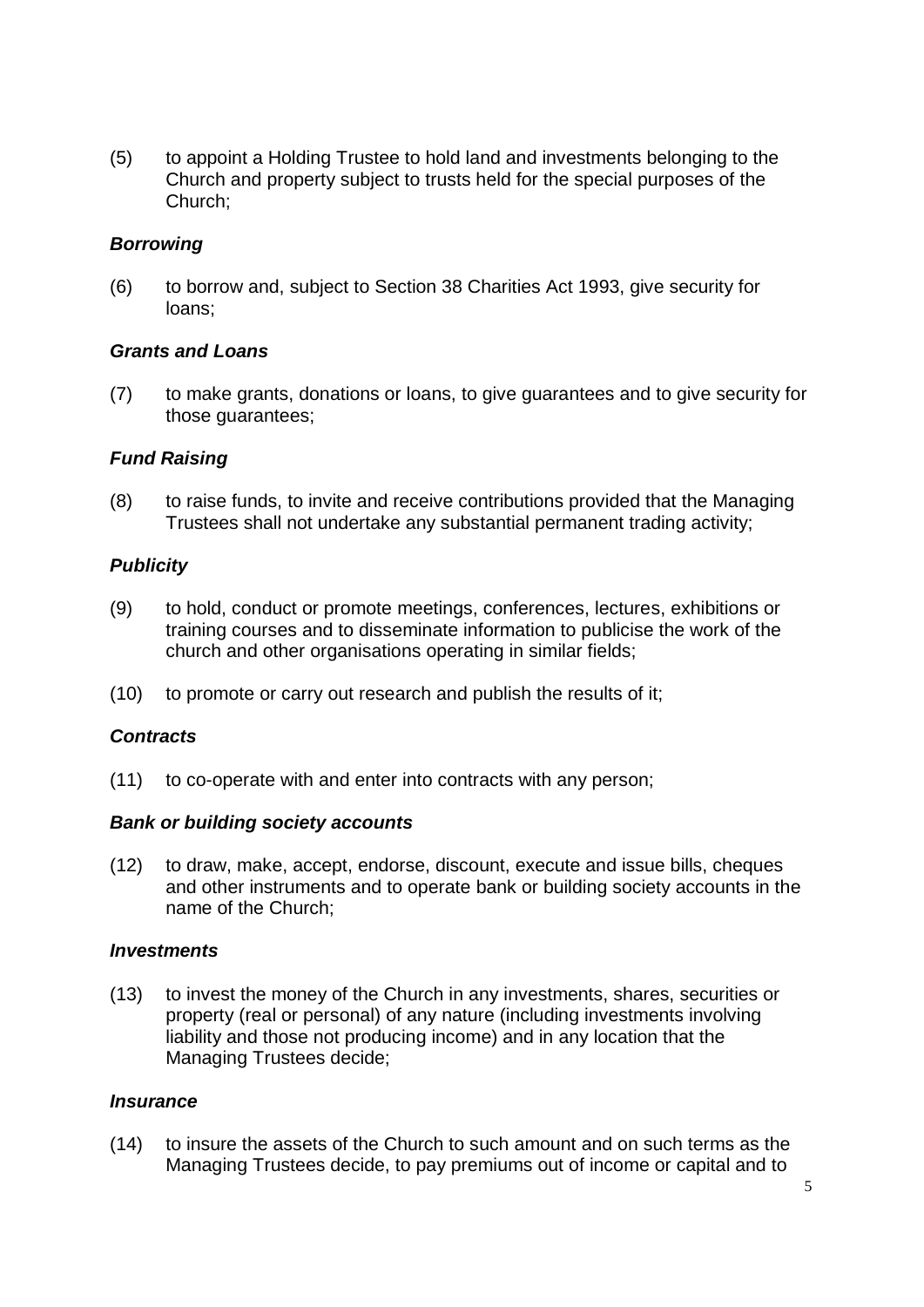use any insurance proceeds as the Managing Trustees decide (without necessarily having to restore the asset unless it is a requirement of a special trust);

- (15) to insure and to indemnify employees and voluntary workers from and against all risks incurred in the proper performance of their duties;
- (16) to take out insurance to protect the Church and property and those who use premises owned by or let or hired to the Church;
- (17) to take out indemnity insurance to cover the liability of the Managing Trustees for negligence, default, breach of duty or breach of trust in relation to the Church but this insurance may not extend to:
	- (a) any claim arising from any act or omission which a Managing Trustee knew was a breach of duty or breach of trust or which was committed by a Managing Trustee in reckless disregard of whether it was a breach of duty or breach of trust or not; or
	- (b) the costs of an unsuccessful defence to a criminal prosecution brought against a Managing Trustee in his capacity as a Managing Trustee of the Church.

## *Other Organisations*

- (18) to establish, promote, assist or support (financially or otherwise) any charitable trusts, companies, industrial and provident societies, associations or institutions which have purposes which include the purposes of the Church;
- (19) to co-operate or join with any charity, voluntary body or public or statutory authority or any other organisation in any location whatsoever in furthering the purposes of the Church or allied charitable purposes, to exchange information and advice and to undertake joint activities with them;
- (20) to affiliate to, register with, subscribe to or join any organisation whose purposes promote, support or are in sympathy with the purposes of the Church;

## *Reserves*

(21) in accordance with an agreed policy, to accumulate income in order to set aside funds for special purposes or as reserves against future expenditure for such period not exceeding that permitted by law;

## *General*

(22) to make in consultation and with the approval of the members of the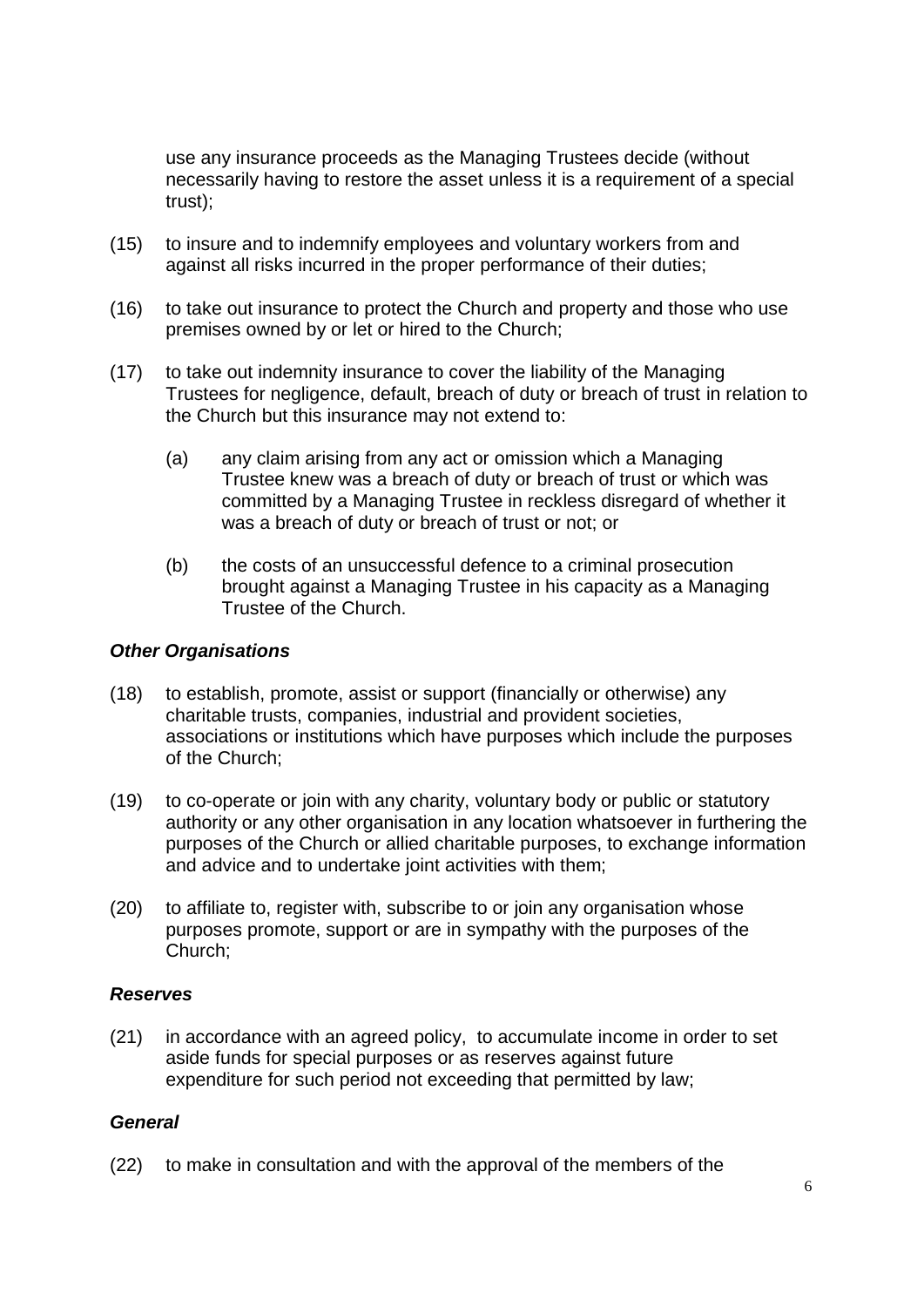Church in a Special Members meeting rules and regulations consistent with this Constitution for the management of the Church and to agree the charitable purposes of the Church in accordance with Clause 3(2);

(23) to do anything else within the law which promotes or helps to promote the purposes of the Church.

## **8. DUTY OF CARE AND EXTENT OF LIABILITY**

- (1) When exercising any power in administering or managing the Church each of the Managing Trustees must use the level of care and skill that is reasonable in the circumstances, taking into account any special knowledge or experience that he has or claims to have ("the duty of care").
- (2) No Managing Trustee and no-one exercising any powers or responsibilities that have been delegated by the Managing Trustees shall be liable for any act or failure to act unless, in acting or failing to act, he has failed to discharge the duty of care.

## **9. CONFLICTS OF INTEREST**

A Managing Trustee must absent himself from any discussions of the Managing Trustees in which a conflict will or may arise between his duty to act solely in the interests of the Church and any personal interest (including but not limited to any personal financial interest).

## **10. REMUNERATION OF MANAGING TRUSTEES**

- (1) The Officers of the Church appointed in accordance with the Church Rules may receive reasonable remuneration for their employment in the service of the Church notwithstanding that they are or may be Managing Trustees of the Church.
- (2) Any Church Officer receiving benefit pursuant to Clause10(1) must be absent from the part of any meeting at which the terms of his employment or remuneration or the performance of his duties or any other matter in connection with his employment or that of any connected person (as defined in Schedule 5 of the Charities Act 1993) is being discussed or determined and must not vote on any such matter provided that in relation to discussions concerning the performance of his duties he shall have the opportunity to address the meeting and respond to any points of concern which are raised.
- (3) In addition to the provisions of Clause 10(1) any other Managing Trustee may receive reasonable and proper remuneration for goods or services provided to the Church provided that:-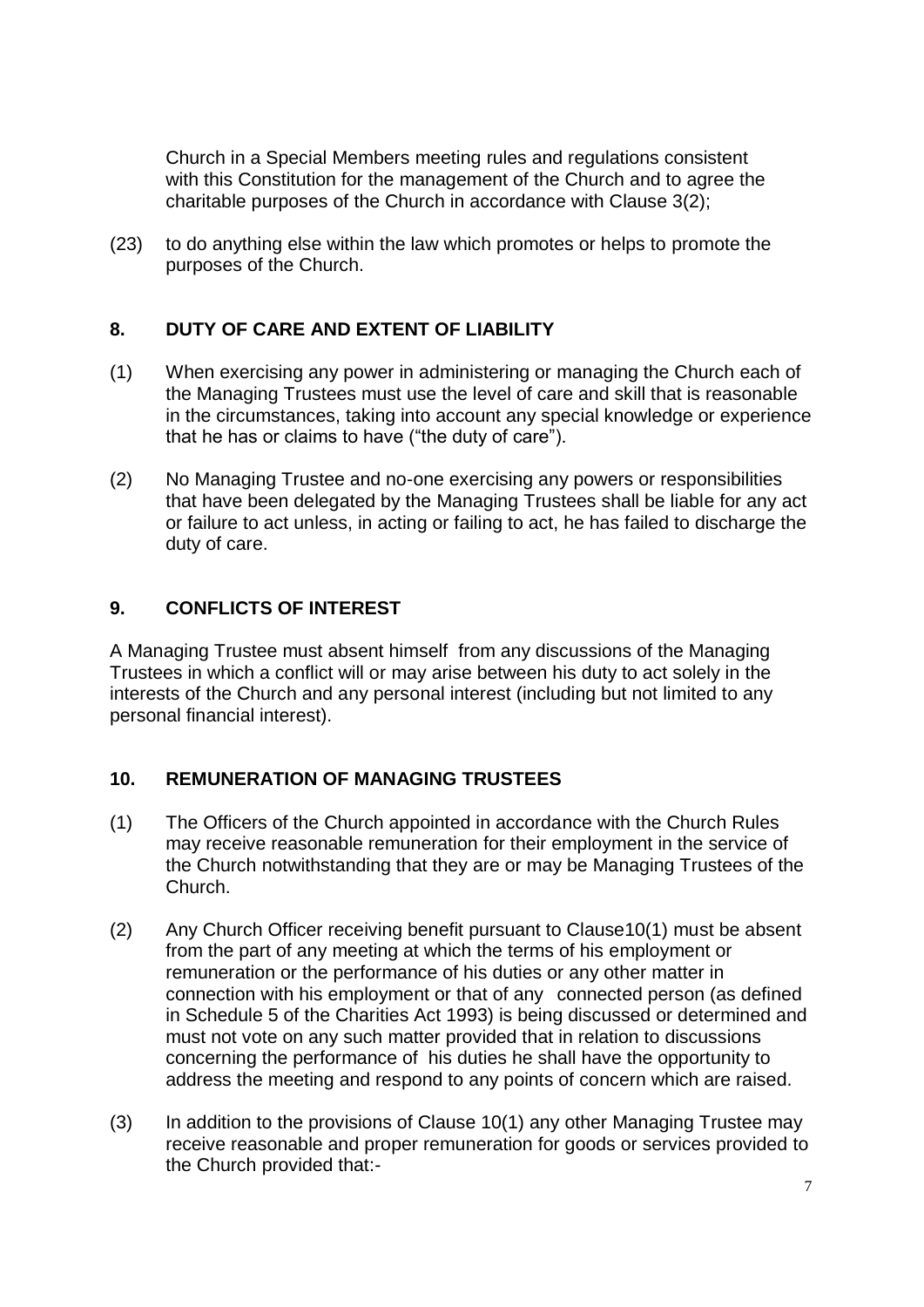- (a) the goods or services shall actually be required by the Church;
- (b) the Managing Trustee shall have fully disclosed to the other Managing Trustees the interest which he or she may have in and any benefit which he or she may derive either directly or indirectly from the supply of goods or services;
- (c ) the Managing Trustee shall not be present at or take part in any discussion relating to nor vote upon any matter connected with the supply of such goods or services;
- (d) the arrangements shall be approved by a majority of the other Managing Trustees who must be satisfied that it is to the advantage of the Church to employ or contract with the Managing Trustee in question rather than someone who has no connection with the Church, and
- (e) the number of Managing Trustees (including any Officer) remunerated pursuant to Clause 10(1) shall at no time exceed a minority of the Managing Trustees.
- (4) Any other payments to a Managing Trustee or arrangements involving the acquisition by a Managing Trustee for his own benefit of property belonging to the Church require the prior written approval of the Charity Commission.
- (5) For the avoidance of doubt nothing in this Clause shall prevent reimbursement to the Managing Trustees of reasonable and proper out of pocket expenses incurred in carrying out their duties and the reimbursement of the costs of purchases made on behalf of the Church, where such purchases have the prior authorisation of the Managing Trustees.

## **11. MANAGING TRUSTEES TO ACT JOINTLY**

- (1) The Managing Trustees must exercise their powers jointly, at properly convened meetings.
- (2) Any matter requiring a decision of the Managing Trustees shall require a simple majority of those present and voting at a properly convened meeting.
- (3) In the event of an equality of votes the chairman of the meeting shall be entitled to a second or casting vote.

## **12. MANAGING TRUSTEES' MEETING**

(1) The Managing Trustees must hold at least 4 meetings in each 12 month period.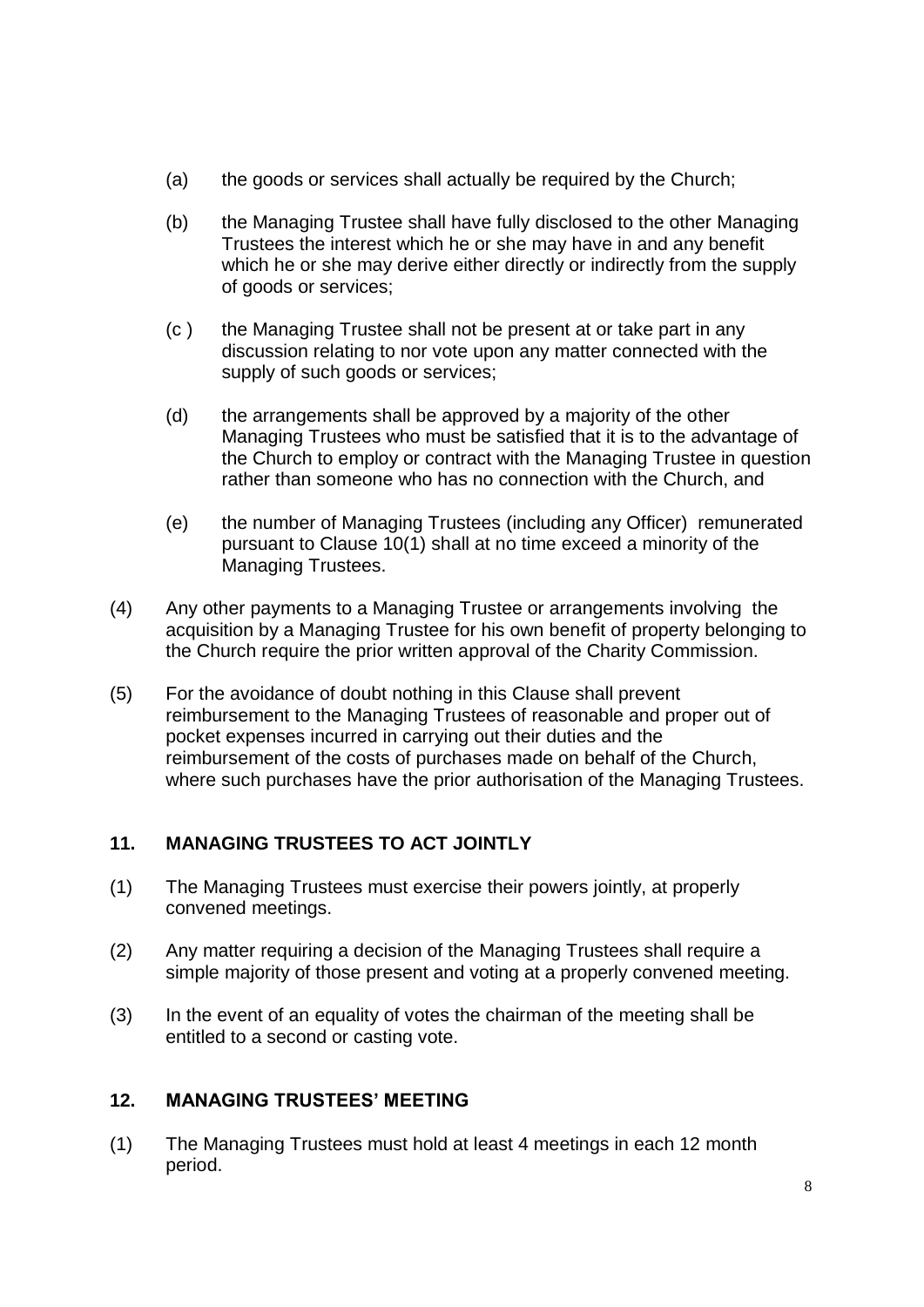- (2) Meetings shall require at least one week's notice unless all of the Managing Trustees agree to a meeting being convened on shorter notice.
- (3) The chairman or any 2 of the Managing Trustees may call a meeting at any time.

## **13. CHAIRMAN**

- (1) The Managing Trustees must elect one of their number to be chairman of their meetings and shall determine the period for which the person so elected is to continue as chairman.
- (2) The Managing Trustees present at a meeting must elect one of their number to chair that meeting if the chairman is not present, does not wish to act or the office of chairman is vacant.

## **14. QUORUM**

No business may be transacted at a meeting of the Managing Trustees unless there are present at least one-half of the Managing Trustees for the time being or three Managing Trustees, whichever shall be the greater.

## **15. RECORDING OF MEETINGS**

The Managing Trustees must keep proper written minutes of their meetings.

## **16. TERMINATION OF MANAGING TRUSTEESHIP**

A Managing Trustee will cease to be a Managing Trustee if he:

- (1) is disqualified from acting as a trustee by Section 72 (1) Charities Act 1993 (or any statutory re-enactment or modification of that provision) unless such disqualification is waived by the Charity Commission pursuant to Section 72 (4) Charities Act 1993; or
- (2) becomes incapable by reason of mental disorder, illness or injury of managing and administering his own affairs; or
- (3) is absent without the permission of the Managing Trustees from all of their meetings held within a period of 12 months and the Managing Trustees resolve (with the approval of the members of the Church) that his office be vacated; or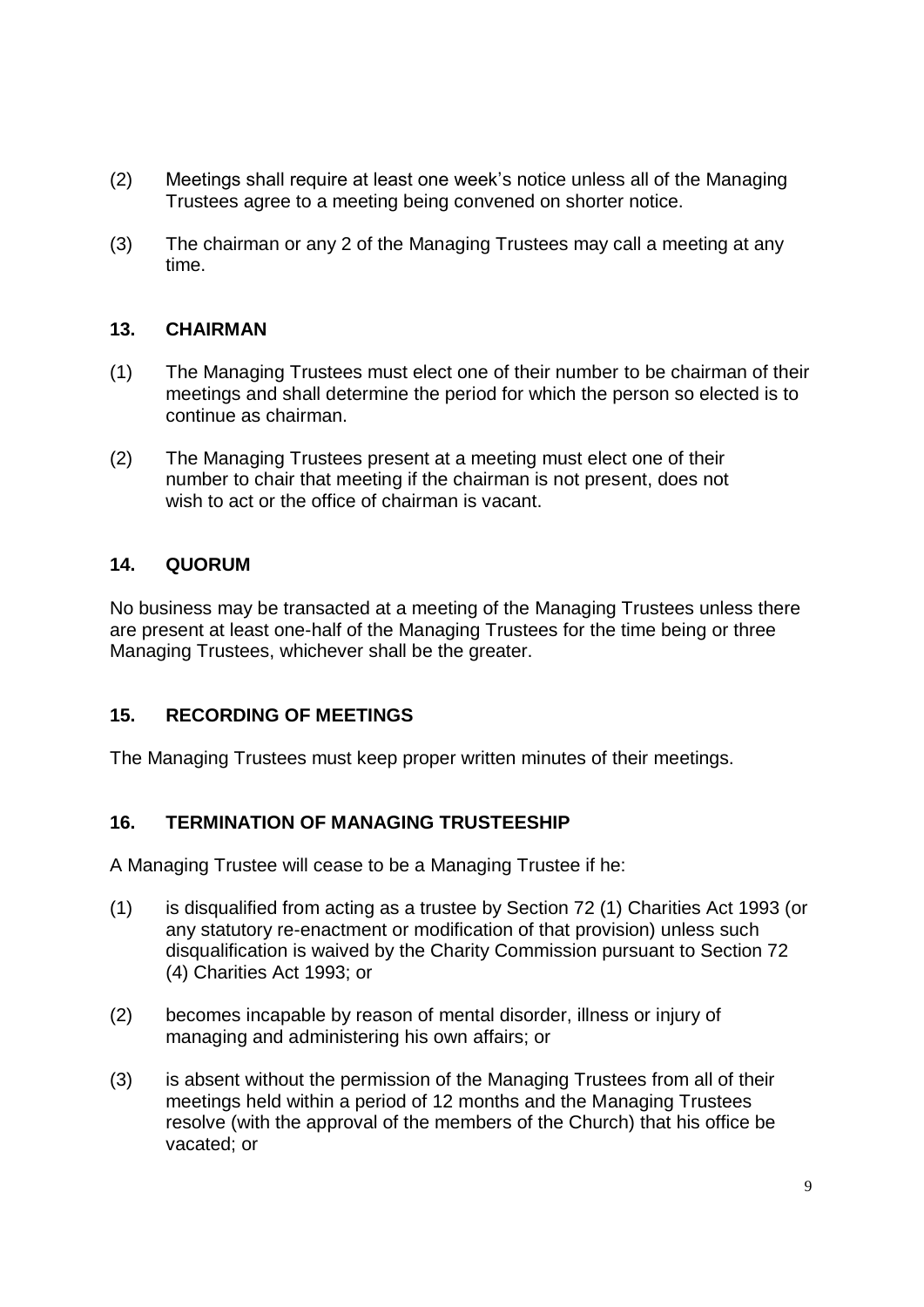- (4) gives not less than 1 month's notice in writing of his intention to resign (but only if at least 3 Managing Trustees will remain in office when the notice of resignation is to take effect); or
- (5) ceases in the reasonable opinion of a majority of the other Managing Trustees to hold the Basis of Faith and his removal is confirmed by the members of the Church in accordance with the Church Rules; or
- (6) ceases to be a church officer as provided in the Church Rules.

## **17. CHURCH MEETINGS**

- (1) There shall be an annual general meeting of the Church in March of each year, or as soon as possible thereafter. The Managing Trustees shall present to the annual general meeting their report and the accounts of the Church for the preceding year.
- (2) The election or appointment of church officers other than the Pastor(s) shall take place in accordance with the Church Rules at the annual general meeting or at a general meeting called specifically for the purpose.
- (3) Every matter not requiring a greater majority in accordance with the Church Rules must be decided by majority decision of those eligible members present and voting. The chairman of the meeting may cast a second or casting vote only if there is a tied vote.
- (4) There shall be such other meetings of the members of the Church in each year as laid down in the Church Rules.
- (5) Notice of each meeting must be given to the members of the Church at least 14 days before the meeting.

## **18. CLOSURE OF THE CHURCH**

- (1) In the event that the number of members of the Church shall fall below 7 or if the Managing Trustees decide that it is necessary or advisable to dissolve the Church they shall call a meeting of all members of the Church of which not less than 21 days notice shall be given. The notice must state the terms of the resolution to be proposed. The resolution must be passed by a simple majority of the members of the Church present and voting at the meeting.
- (2) If:-
	- (a) a resolution to close the Church is passed in accordance with Clause 18(1); or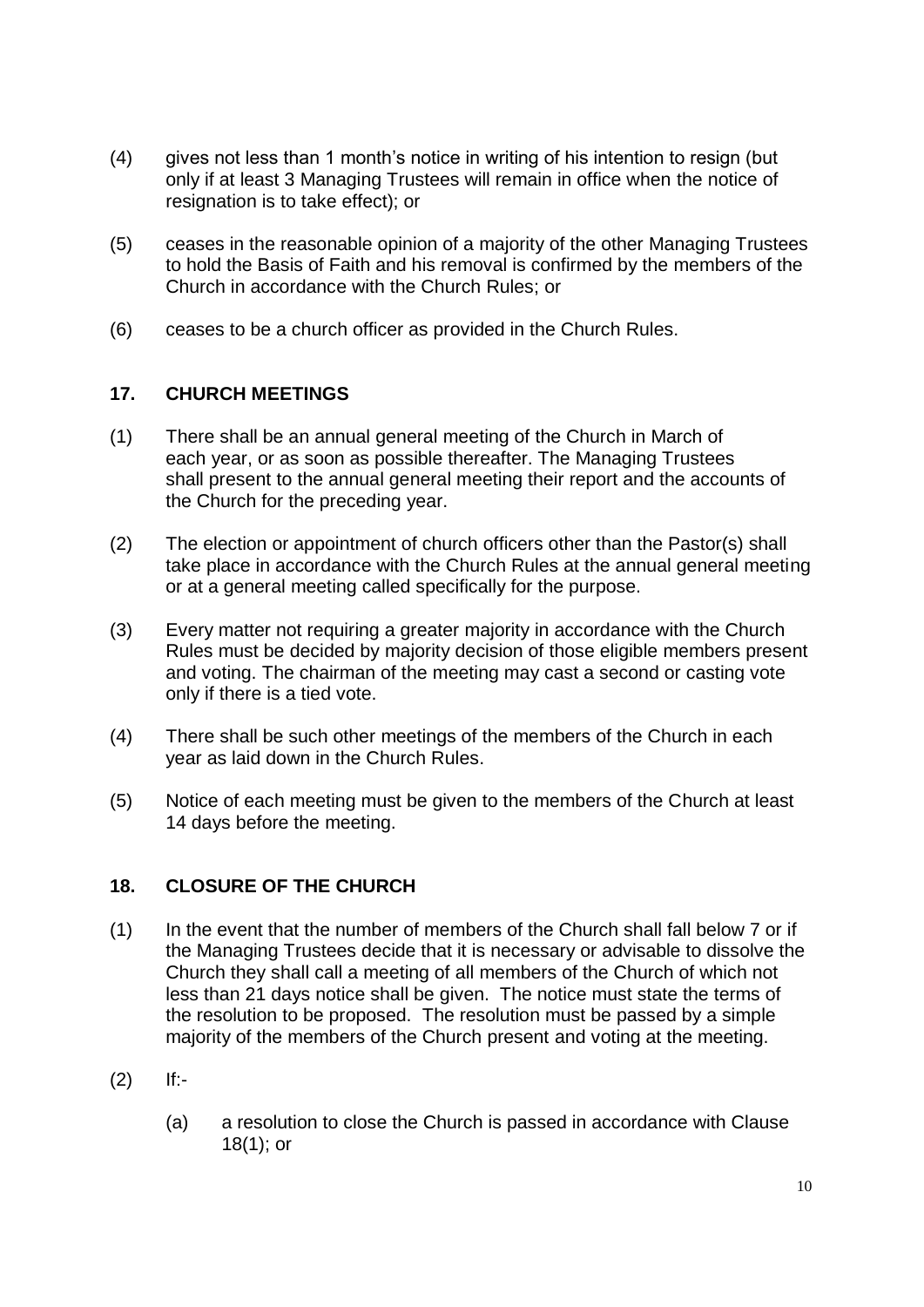- (b) if the members of the Church refuse or are unable to meet to pass a resolution pursuant to Clause 18(1); or
- (c ) if for any other reason the Church ceases to operate

then the Managing Trustees shall have power, after the satisfaction of any proper debts and liabilities, to transfer any remaining personal property to the Holding Trustee to be used for the work of the Holding Trustee or of The Fellowship of Independent Evangelical Churches or of independent evangelical churches within the neighbourhood of the Church as the Holding Trustee shall in its absolute discretion think fit.

(3) In the event that the Managing Trustees are prevented from complying with the provisions of Clause 18(2) because there are, for any reason, fewer than three Managing Trustees and no other person is prepared to act as a Managing Trustee then the Holding Trustee must apply to the Charity Commission to be appointed as trustee for all purposes for authority to act in the winding-up of the affairs of the Church.

## **19. AMENDMENT OF CONSTITUTION**

- (1) Subject to the provisions of this Clause, the Managing Trustees may amend the provisions of this Constitution, which, for the avoidance of doubt, includes the Church Rules.
- (2) Any amendment must be made under the authority of a resolution passed at a meeting of the members of the Church of which not less than 21 days notice has been given. The notice of the meeting must include notice of the resolution, setting out the terms of the amendment proposed. The amendment must be approved by at least 75% of the members of the Church present and voting or such other percentage as may be specified in the Church Rules where the amendment is to a Church Rule.
- (3) The Managing Trustees must not make any amendment which would:
	- (a) vary the Church's purposes (which, for the avoidance of doubt, shall include both amendments to the Basis of Faith and to the purposes for which any property of the church is required to be used in specie);
	- (b) enable them to spend permanent endowment of the Church;
	- (c) have the effect of making the Church cease to be a charity at law.
- (4) The Managing Trustees must obtain the prior written approval of the Charity Commission before making any amendment which would:
	- (a) vary the Church's purposes which, for the avoidance of doubt, shall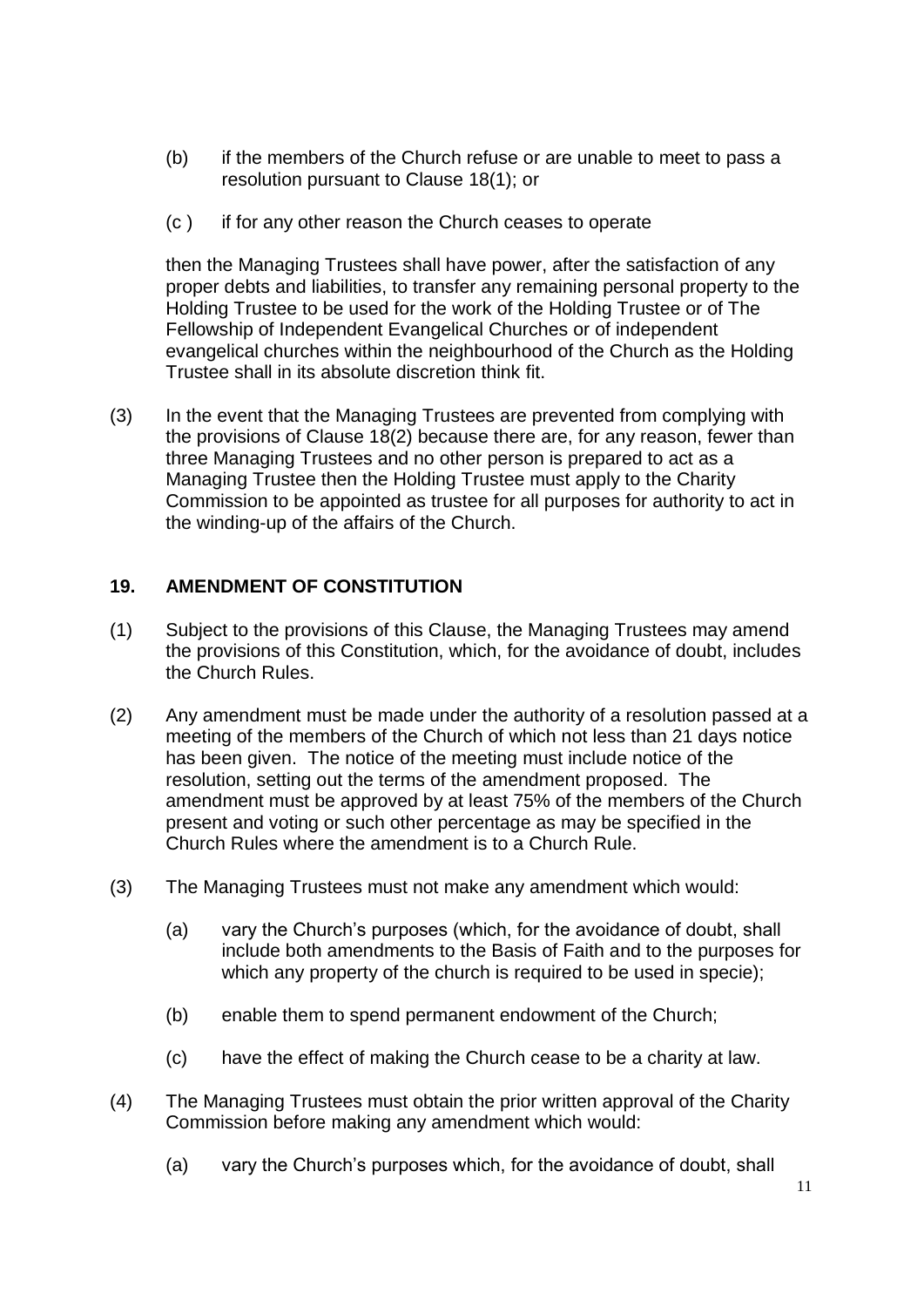include both amendments to the Basis of Faith and to the purposes for which any property of the Church is required to be used in specie;

- (b) vary Clause 10 (remuneration of Managing Trustees); or
- (c) vary this Clause 19; or
- (d) vary the name of the Church.
- (5) The Managing Trustees must promptly send to the Charity Commission and the Holding Trustee a copy of any amendments made under this Clause.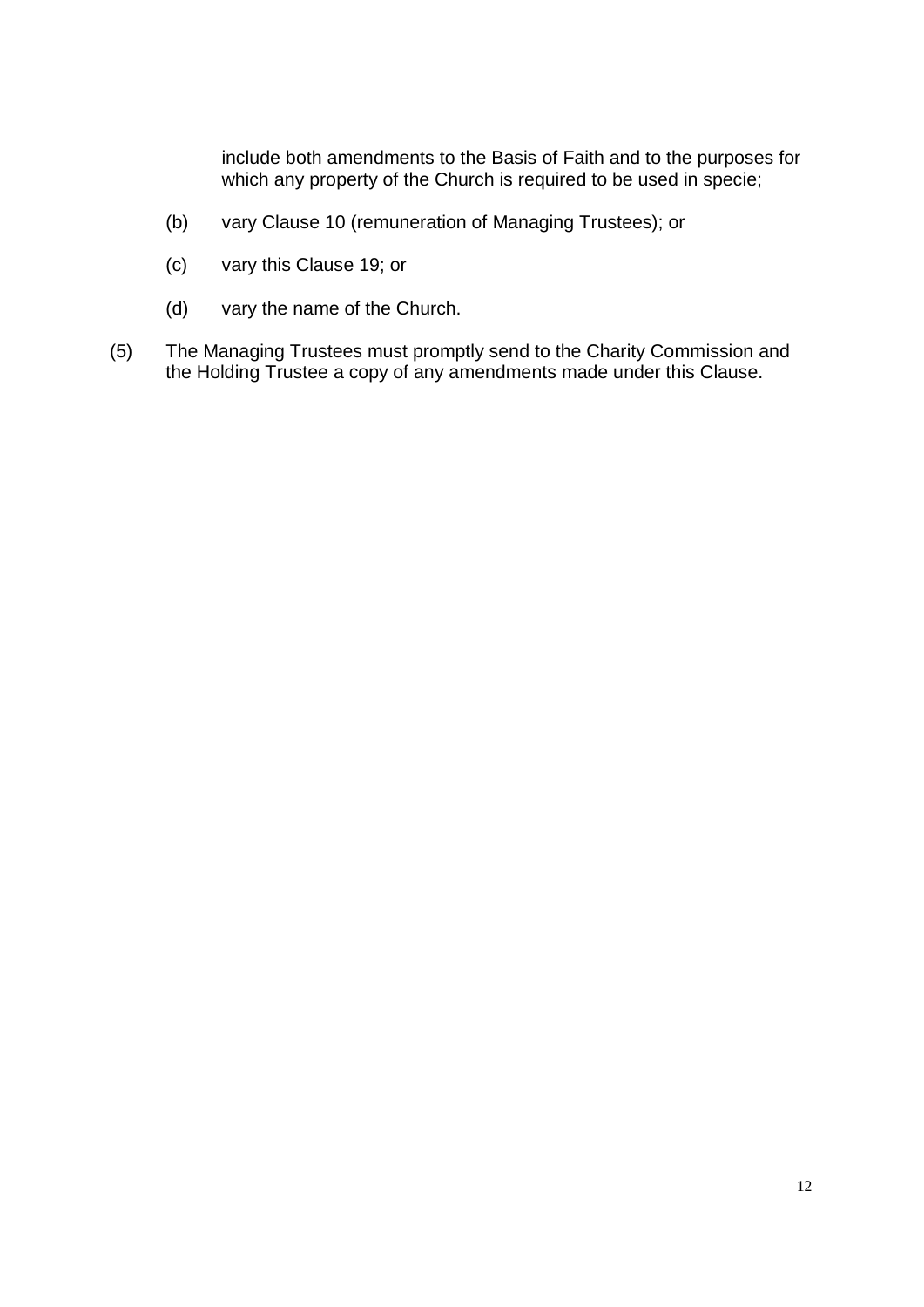## **SCHEDULE 1**

## **BASIS OF FAITH**

## *God*

There is one God, who exists eternally in three distinct, but equal, persons: the Father, the Son and the Holy Spirit. God is unchangeable in his holiness, Justice, wisdom and love. He is the almighty Creator, Saviour and Judge who sustains and governs all things according to his sovereign will for his own glory.

## *The Bible*

God has revealed himself in the Bible, which consists of the Old and New Testaments alone. Every word was inspired by God through human authors, so that the Bible as originally given is in Its entirety the Word of God, without error and fully reliable in fact and doctrine. The Bible alone speaks with final authority and is always sufficient for all matters of belief and practice.

## *The Human Race*

All men and women, being created in the image of God, have inherent and equal dignity and worth. Their greatest purpose is to love, worship and obey God. As a result of the fall of our first parents, every aspect of human nature has been corrupted and all men and women are without spiritual life, guilty sinners and hostile to God. Every person is therefore under the just condemnation of God and needs to be born again, forgiven and reconciled to God in order to know and please Him.

## *The Lord Jesus Christ*

The Lord Jesus Christ is fully God and fully man. He was conceived by the Holy Spirit, born of a virgin, and lived a sinless life in obedience to the Father. He taught with authority and all his words are true. On the cross he died in the place of sinners, bearing God's punishment for their sin, redeeming them by his blood. He rose from the dead and in his resurrection body ascended into heaven where he is exalted as Lord of all. He intercedes for his people in the presence of the Father.

## *Salvation*

Salvation is entirely a work of God's grace and cannot be earned or deserved. It has been accomplished by the Lord Jesus Christ and is offered to all in the gospel. God in his love forgives sinners whom he calls, granting them repentance and faith. All who believe in Christ are justified by faith alone, adopted into the family of God and receive eternal life.

## *The Holy Spirit*

The Holy Spirit has been sent from heaven to glorify Christ and to apply his work of salvation. He convicts sinners, imparts spiritual life and gives a true understanding of the Scriptures. He dwells in all believers, brings assurance of salvation and produces Increasing likeness to Christ. He builds up the Church and empowers its members for worship, service and mission.